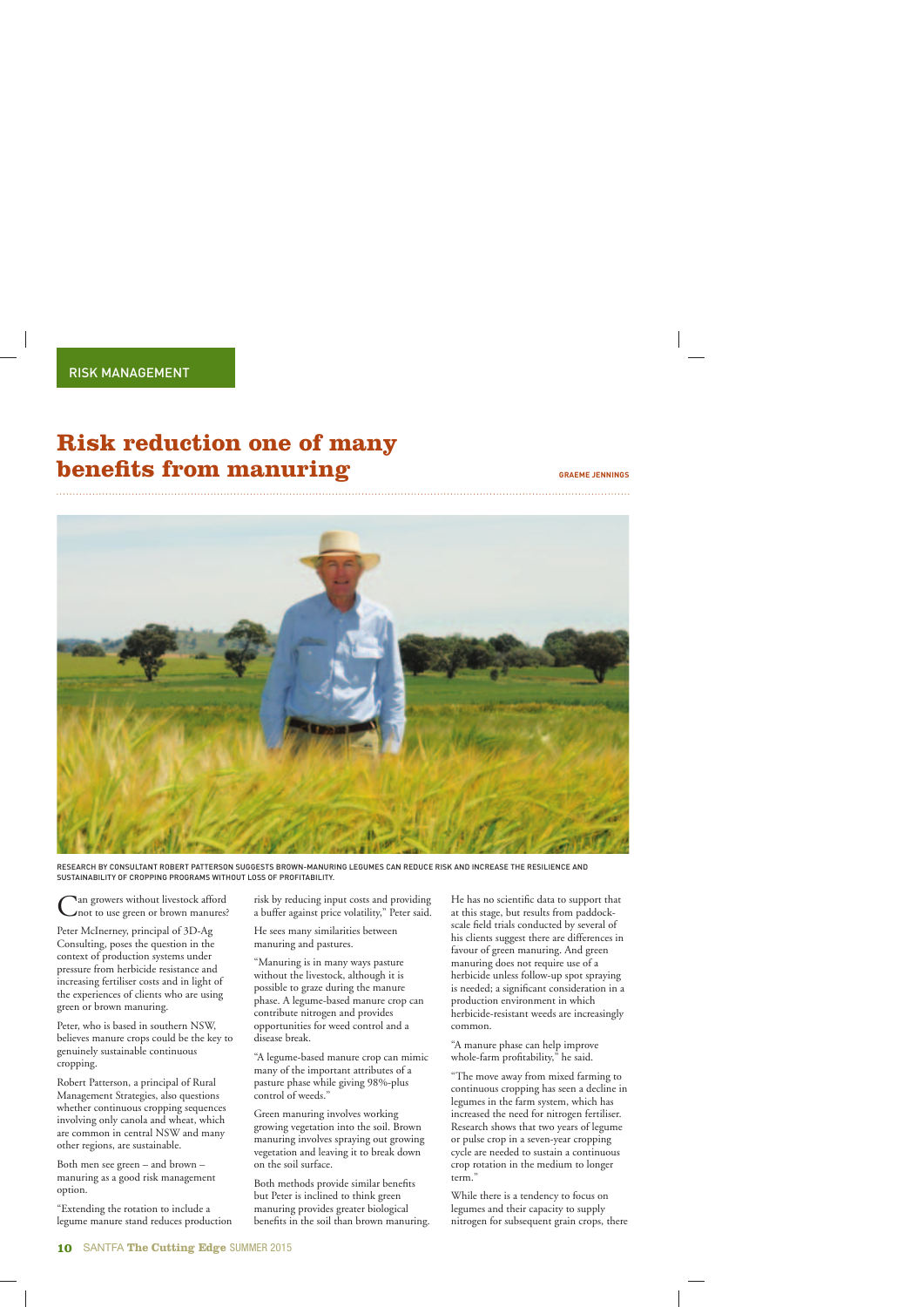is evidence of biological benefits from green or brown manuring any stand of vegetation, leguminous or not.

And in an environment in which the risk of weed populations developing resistance to herbicides is increasingly more common and significant, timely green or brown manuring can, like cutting hay before embryo formation, reduce weed seed set by more than 98%, he said.

"Many growers reject the idea of manure crops on the basis that they make no cash contribution to the business in the year they are grown, but this overlooks the wider benefits including risk management, nutritional and soil health benefits, weed control and the disease break. And there are options that will generate an income in the manure year without significantly reducing the benefits from a manure stand provided it is well managed and terminated before weed seed set.

"These options include cutting the stand for hay then terminating any regrowth, or value-adding by grazing the manure paddock, whether you have your own breeding program, buy in stock for finishing or agist animals from a neighbour.

"Businesses that have adopted manuring as part of their continuous cropping programs are increasingly agisting stock or buying in trade stock, provided the prices are right, to make use of the available feed.

"Reducing the biomass with stock has some management benefit because it improves herbicide coverage when it is time to spray out the stand, assuming brown manuring is the technique being used, which improves the level of weed control with the 'manuring' spray.



FIELD PEAS ARE A GOOD BROWN-MANURE OPTION BECAUSE THEY COMPETE WELL WITH WEEDS AND PRODUCE PLENTY OF BULK.

"An appropriate choice of manure crop species or mix can make hay a viable option if there is a market for it and the price available justifies the cost of hay making.

"The key is not to lose sight of the objectives of the manure crop and to be sure to terminate the stand at the growth stage required to gain the nitrogen, soil health, weed control and herbicide resistance benefits."

A decision to use green or brown manure needs to be based on clear management objectives and the timing and placement of a manure stand needs to be planned to maximise the benefits of it, Peter said.

## **For many of my clients, choosing between green or brown manure comes down to the equipment available.**

"A manure stand is not a 'set and forget' option. It needs the same level of planning and management as any other crop. That includes identifying the appropriate timing for a manure stand within the crop sequence to achieve the maximum benefit in the season it is grown and from flow-on effects in subsequent seasons.

"And it needs to be monitored closely and terminated at a stage that will maximise the biological 'manure' benefits' and the weed control and herbicide resistance benefits.

"Choose the species and varieties that fit your district, the intended purposes and budget. A high-density legume mix can provide a good bulk of biomass suitable for grazing or making into hay and can be a cost-effective choice.

"Any of the pulse varieties can be used as long as the stand is terminated as planned. A late decision to allow a manure stand to run through to harvest will let all the weeds in it set seed and increase the weed seed bank instead of reducing it."

Whatever the specifics of the program, timing is critical, Peter said.

"The more vegetation the greater the biological benefits, but to reduce seed set and the selection pressure for herbicide resistance the stand needs to be terminated, or hay made, if that is part of the program, before weeds can set seed.

"For many of my clients, choosing between green or brown manure comes down to the equipment available, with access to an offset disc or similar implement making green manuring an option.

"The up side of green manuring is achieving a good level of weed control without using a herbicide plus the improvement in soil health and subsequent availability of nutrients. However, a single cultivation may not achieve the desired 98%-plus weed kill and a spray is often needed to kill regrowth.

"If brown manuring is the preferred option, growing a legume-based manure stand allows the use of herbicides with different modes of action as well as providing a break that disrupts cereal pests and diseases."

He sees green or brown manuring legumes as an efficient way of providing crops with what he describes as 'home-grown, slow-release' nitrogen.

"Manure stands with a high legume component can make significant contributions to soil nitrogen, with legume nitrogen becoming available to following crops over several years, with the amount of nitrogen and when it becomes available influenced by the choice of legume, the bulk of the legume stand, soil type, rainfall and temperature.

"Growing a leguminous manure crop will reduce the need to apply fertiliser nitrogen to following grain crops and avoids the risk of problems from excess nitrogen because a legume-based system tends to be self-regulating, with the legume stand performing at the same level as cereal crops in the same growing environment.

"Applying urea, for example, will provide crops with a sudden 'hit' of nitrogen. The release of 'organic' nitrogen from biological sources such as legumes tends to be regulated by temperature and moisture levels that relate closely to growing conditions, so leguminous nitrogen tends to become available at the rate needed by crops growing in that environment.

"Biomass is the key to nitrogen accumulation and the amount of biomass produced is determined by rainfall, soil fertility and sowing time. A legume manure should produce enough soil nitrogen for two to three crops in any given rainfall zone."

This extended 'nitrogen effect' can make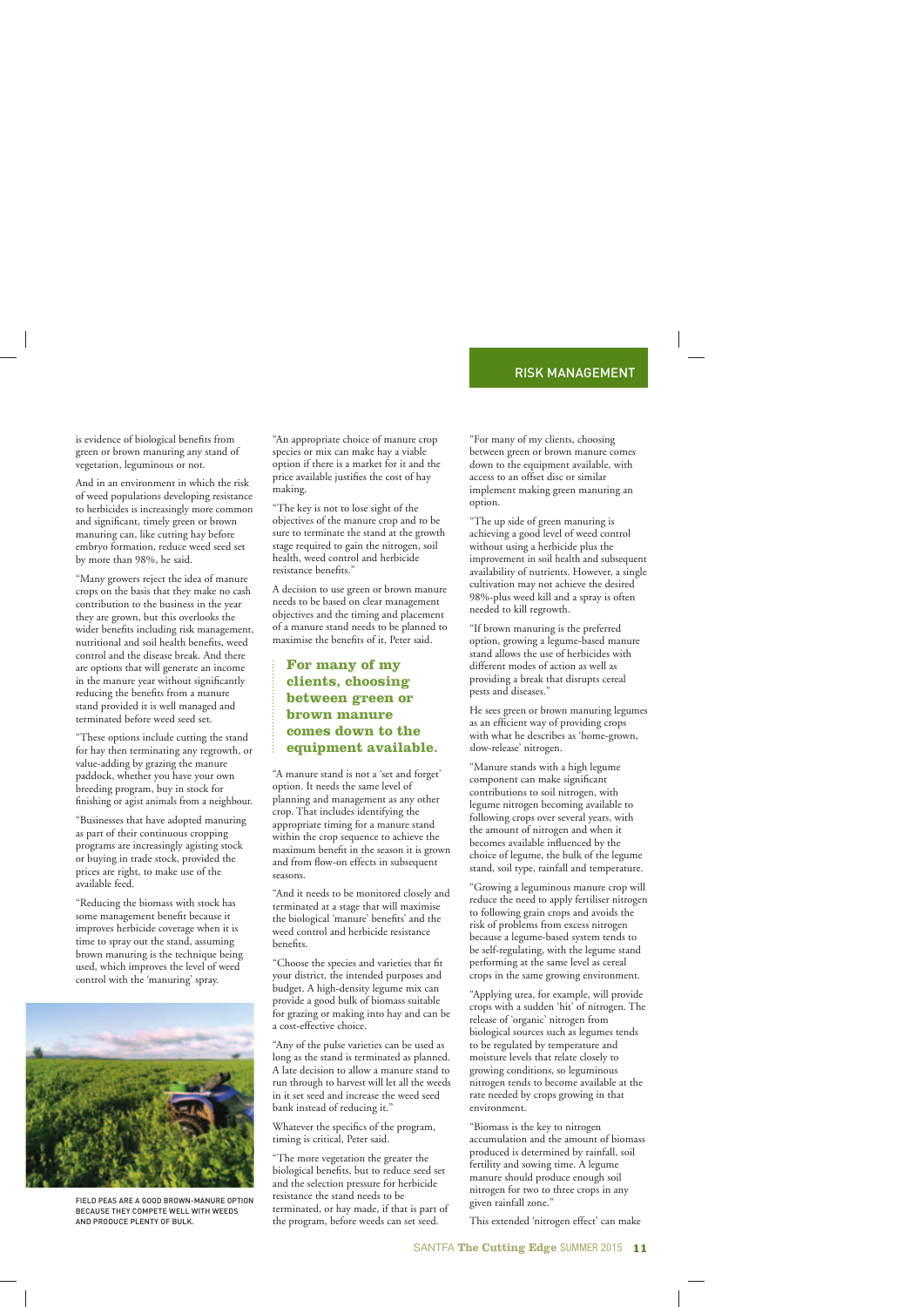it difficult to define the dollar benefits from a manure crop without analysis over the length of the rotation, he said, but he has no doubt that manures are a good tool to minimise production and financial risks.

They can also contribute carbon that, with the right balance of nitrogen, phosphorus, potassium and sulphur, can improve the soil environment and can improve the amount of soil moisture available for the following year's grain crop.

"Terminating a manure stand at the right time, usually early in spring at the very start of flowering, limits the amount of moisture it uses and leaves more water in the soil for the next season's crop," Peter said. "Brown manuring also provides surface cover that serves as a mulch, minimising evaporation and keeping the soil cool."

According to Robert Patterson, who is based in Cootamundra, volatile rainfall patterns and less available moisture, coupled with an increasing reliance on artificial nitrogen fertiliser and selective herbicides, has significantly increased the risk profile of farm businesses relying on continuous cropping.

"Actual farm data from recent years suggest businesses with brown manure legumes as part of their farming systems are more resilient in dry years and more sustainable overall because they are less reliant on selective herbicides for weed control and artificial nitrogen for crop nutrition," he said.

"Continuous croppers focus on achieving a cash return from each paddock each season but a crop production system comprising brown manure legumes, canola, wheat and barley can be as profitable as continuous cropping with less production and financial risk.

"For growers who prefer not to engage in mixed farming involving livestock, it appears that a brown manure legume system can produce acceptable financial results with a lower risk profile than continuous cropping."

Vetch is a common brown manure crop but Robert favours early-sown field peas because they can be more competitive with weeds and can produce more dry matter than vetch, particularly from later germinations.

"Higher dry matter production should lead to more nitrogen accumulation while

![](_page_2_Picture_10.jpeg)

A MANURE CROP CAN BE CUT FOR HAY WITHOUT GREATLY DIMINISHING THE FLOW-ON BENEFITS FROM IT PROVIDED THE MANURE STAND IS WELL MANAGED AND THE HAY CUT WELL TIMED, SAYS PETER MCINERNEY.

more cover provides more shade on the soil surface, reducing evaporation and the amount of sunlight available to germinating weeds."

Brown manure legume crops provide three major benefits over long fallowing, Robert said.

"Manure stands compete with weeds, reduce the need for knockdown herbicides during the growing season, lead to accumulation of soil nitrogen and provide ground cover during the growing season and over summer ahead of the next crop. In addition to reducing moisture evaporation from the soil surface brown manure residue reduces wind erosion and provides a better environment for germinating weeds over the summer, opening the way for maximum weed control.

"No nutrients are exported from a brown-manured paddock in the 'manure' year unless the paddock is cut for hay or grazed ahead of the manuring process."

The major disadvantage of brown manure compared with long fallowing is the cost of the grain legume seed, usually \$30 to \$35/ha, plus the cost of sowing, he said. However, these costs are low in the overall scheme of things.

"Manure crops should be sown early and legumes sown for manuring are not usually fertilised at sowing unless soil phosphorus levels are low because early-sown legumes show relatively little response to phosphorus."

He favours phases of two successive years of broadleaf crops – a manure stand

followed by canola, for example – because one year of wild oats control does not reduce weed numbers sufficiently to eliminate the need for grass control in the following wheat crop.

"It is becoming increasingly common for growers to sow canola following a brown manure because the manure maximises the opportunity to establish canola early with stored soil moisture and adequate nitrogen to optimise yield potential," Robert said.

"Growing canola following a legumebased brown manure enables almost complete prevention of wild oat seed set in two successive years, which depletes the seed bank to levels that may eliminate the need for grass control in the following two crops. This has significant cost savings and reduces risk of cereal crop damage from post-emergent wild oat herbicides.

"The incidence of yellow leaf spot in wheat crops has been observed to be substantially less following two sequential broadleaf crops."

Growers in the Lockhart district are increasingly using a crop sequence of brown manure legume followed by canola, wheat and feed barley, Robert said. Where this sequence is being used field peas are generally the first brown manure crop grown in a paddock and vetch the second to minimise the risk of pea disease build up from having only a three-year break between manure crops.

An economic analysis of two farming systems – continuous cropping of wheat